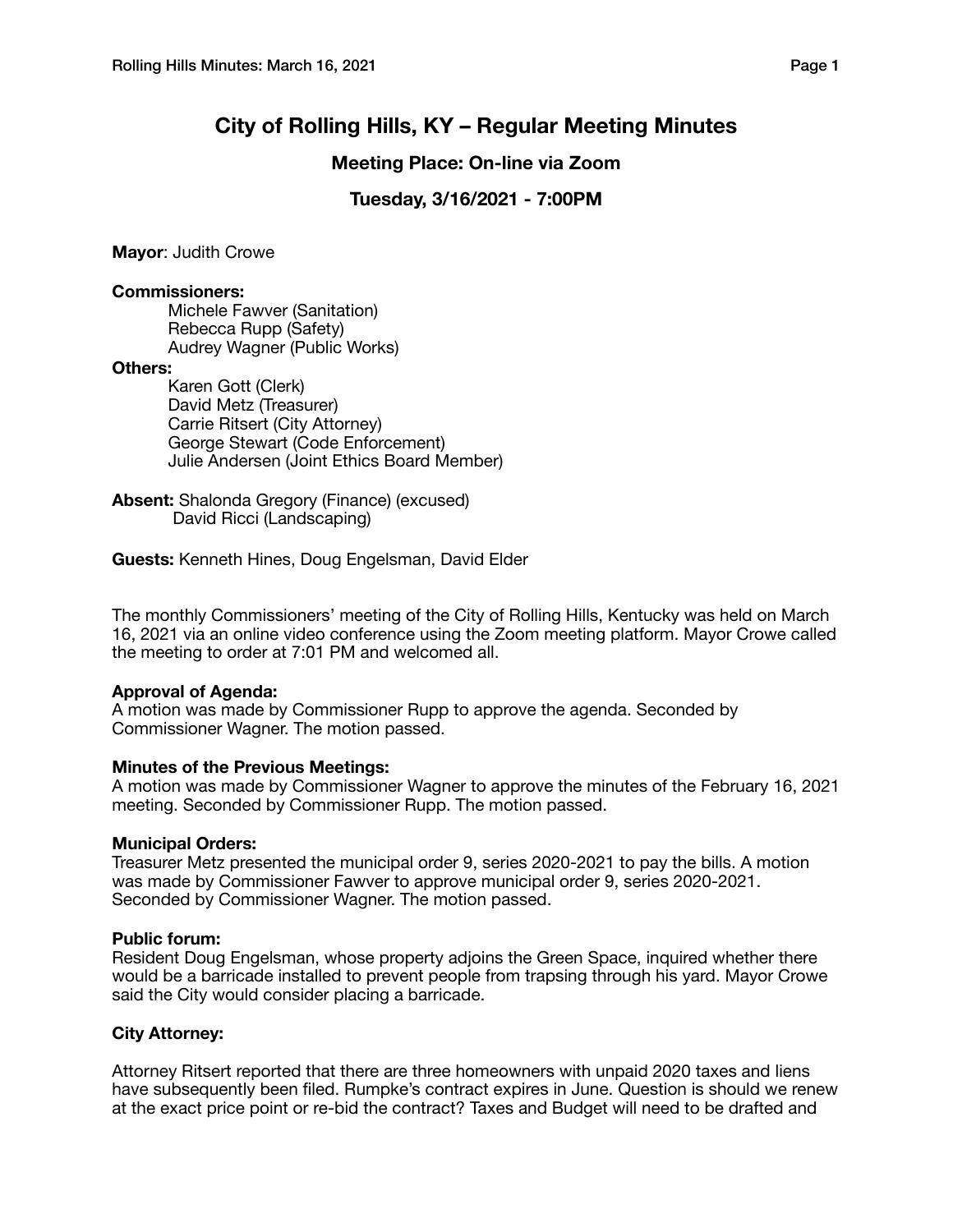have a first public reading at the May meeting, with the second public reading to occur at the June meeting.

## **Commissioners Reports**

## **Safety/Code Enforcement—Commissioner Rebecca Rupp**

Commissioner Rupp gave her report. Per the Crime Mapping website, the following were reported crime incidents within the ½ mile area from the 9300 block of Aylesbury Dr in the City of Rolling Hills for February 13 to March 12<sup>th</sup>: 0 Assaults, 0 Burglaries, 0 Larcenies, 0 Fraud, 1 Motor Vehicle Break-in, 0 Vandalism, and 1 Harassment with no physical contact.

Code Enforcement Officer George Stewart continues to address parking concerns. He has issued seven parking violations for the month. He spoke with the manager of Ollie's regarding the trash and pallets that need to be picked up behind the store. The manager was apologetic. Lastly, dead geese were reported on Aylesbury.

## **Finance:**

Commissioner Gregory was absent. Treasurer Metz presented the February 2021 Financial Report. Motion to approve the Financial Statement ending February 28, 2021 was made by Commissioner Fawver. Seconded by Commissioner Rupp. Motion passed.

## **Sanitation**:

Commissioner Fawver had nothing new to report.

#### **Public Works:**

Commissioner Wagner gave her report. There was one area of grass that the snowplow overturned, which has been fixed. The stop sign behind Dollar Tree was mowed down again. David Ricci took it out and has replaced it. Otherwise, things are quiet.

## **New Business**

**Mayor Crowe will contact MSD about the issues in the area leading to the Green Space.** 

## **Mayor Crowe will contact the shopping center owners about the fence in back and the widening of the entrance off Goose Creek.**

**Look at older ordinances to update the ones that have fines.** 

**Codification Update—**Clerk Gott reported that the City has received the rough draft of the codification from American Legal, which will need to be reviewed. An editorial document with any questions that may need to be answered will be sent to us. The deadline to turn in any additional ordinances and make any changes is April 27, 2021.

Mayor Crowe currently has the draft of the codification and would like to have it digitized so that it can be shared for review. It could be scanned at a local printer and sent via email for a nominal fee. Mayor Crowe also indicated that she would like to send out a newsletter in the near future. Funds would need to be approved for both the digitization of the codification and for the cost of printing the newsletter as well as postage.

A motion to approve funds to digitize the draft of the codification and to fund the production and mailing of a newsletter in the amount of \$700 was made by Commissioner Wagner. Motion was seconded by Commissioner Rupp. Motion passed.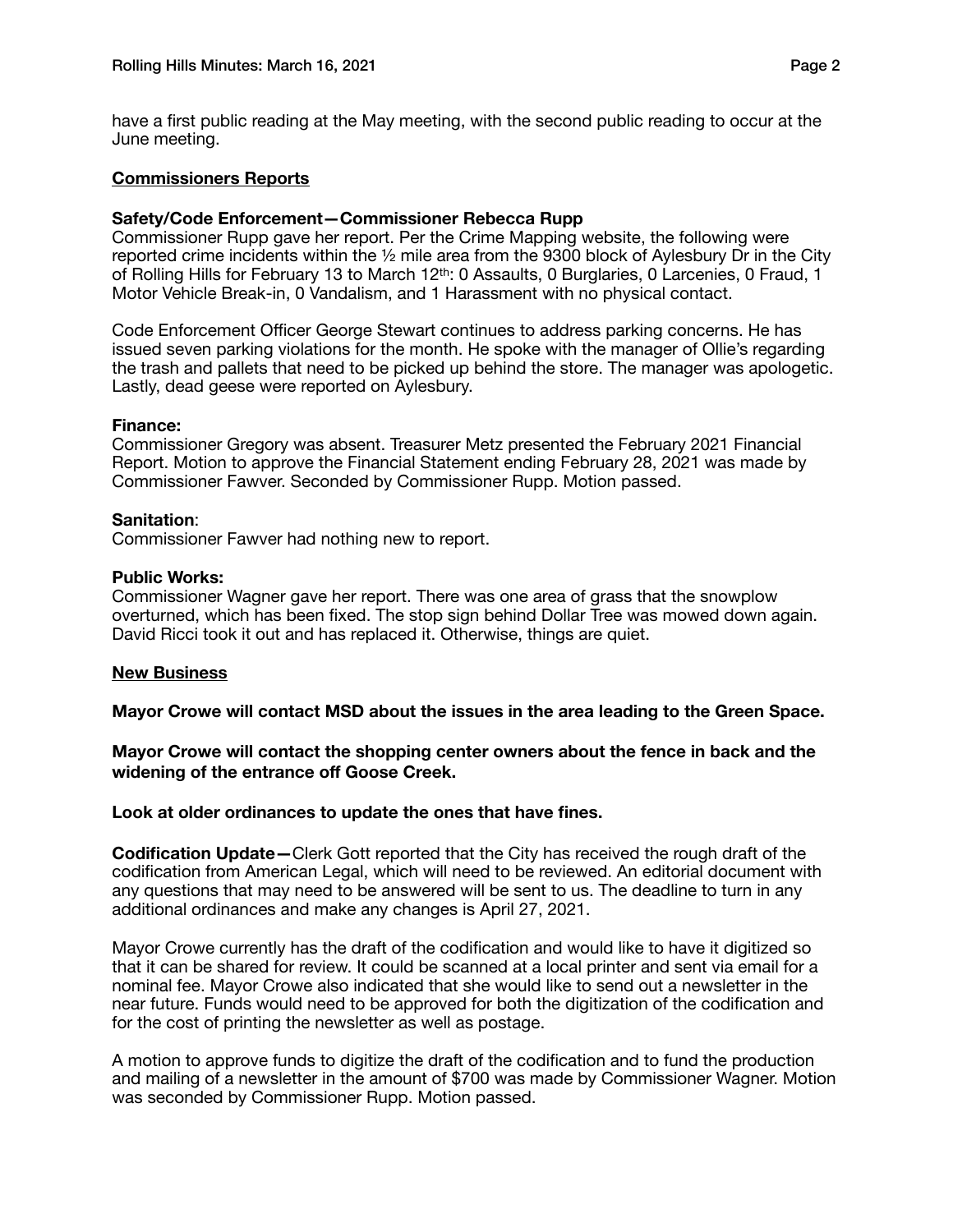## **Old Business**

**Ethics Training**—Training for the Ethics representatives and Commissioners is on March 24th, 2021 at 5:30 pm via Zoom. Others are welcome to attend. Our Ethics Board representatives for the City of Rolling Hills are Amy Hines and Julie Andersen. Mayor Crowe will confirm the location of the training. Clerk Gott will contact Amy Hines and Julie Anderson with the information.

**Green Space Project—**Bids for the forestry cleanup/mowing/tree removal were solicited by our landscape architect, William Esuary, who sent emails and mailed packets to each. He also contacted them all to remind them that bids were due. Only one company responded, Bob Ray for \$12,660.

A motion to accept the \$12,660 bid from Bob Ray to do the cleaning was made by Commissioner Wagner. Motion was seconded by Commissioner Fawver. Motion passed.

Treasurer Metz reported that he had asked Mr. Esuary to talk to his engineer partner about what it would take to make the road down to the Green Space safe in the event that MSD does not fix it.

**Swearing in of Joint Ethics Board Member—**Julie Andersen was duly sworn in as a member of the Joint Ethics Board and Mayor Crowe will pick up her signed oath paperwork.

**Rumpke Contract**— The Rumpke contract will expire in June. Does the City want to renew for two more years? Attorney Ritsert shared that the sanitation bidding and renewal process can be finicky. Contracts valued at over \$30,000 have to be bid out. The City's contract is valued around \$50,000. To renew, the new contract has to be a mirror image of the current contract. We don't know if the current contract has extensions. In the past, the City has received 4 or 5 bids, though Rumpke has always been the cheapest. Rumpke has served the City for the last 15 to 16 years. Commissioner Fawver has a copy of the current Rumpke contract that she will share.

**Walk around areas in the City to see what needs to be addressed.** Commissioner Wagner will be walking around with former Public Works Commissioner Chris Wilmes. Board members and residents alike are invited to join them at a date and time to be determined.

**Budget**—Mayor Crowe reminded all to look at their respective budget figures in preparation for the upcoming new budget.

**Review and accept the audit report for the year 2019-2020**—Motion was made to accept the completed audit report for the year 2019-2020 by Commissioner Rupp. Motion was seconded by Commissioner Wagner. Motion passed.

Notice that the audit has been completed will need to be legally published. Clerk Gott will work with Mayor Crowe to arrange it.

**Damage to the stop sign behind Dollar Tree**—Mayor Crowe will see about charging the trucking company for the damages.

**Shopping Center entrance/exit issues**—Mayor Crowe will continue to work to resolve these issues and to establish a relationship with the property owner(s).